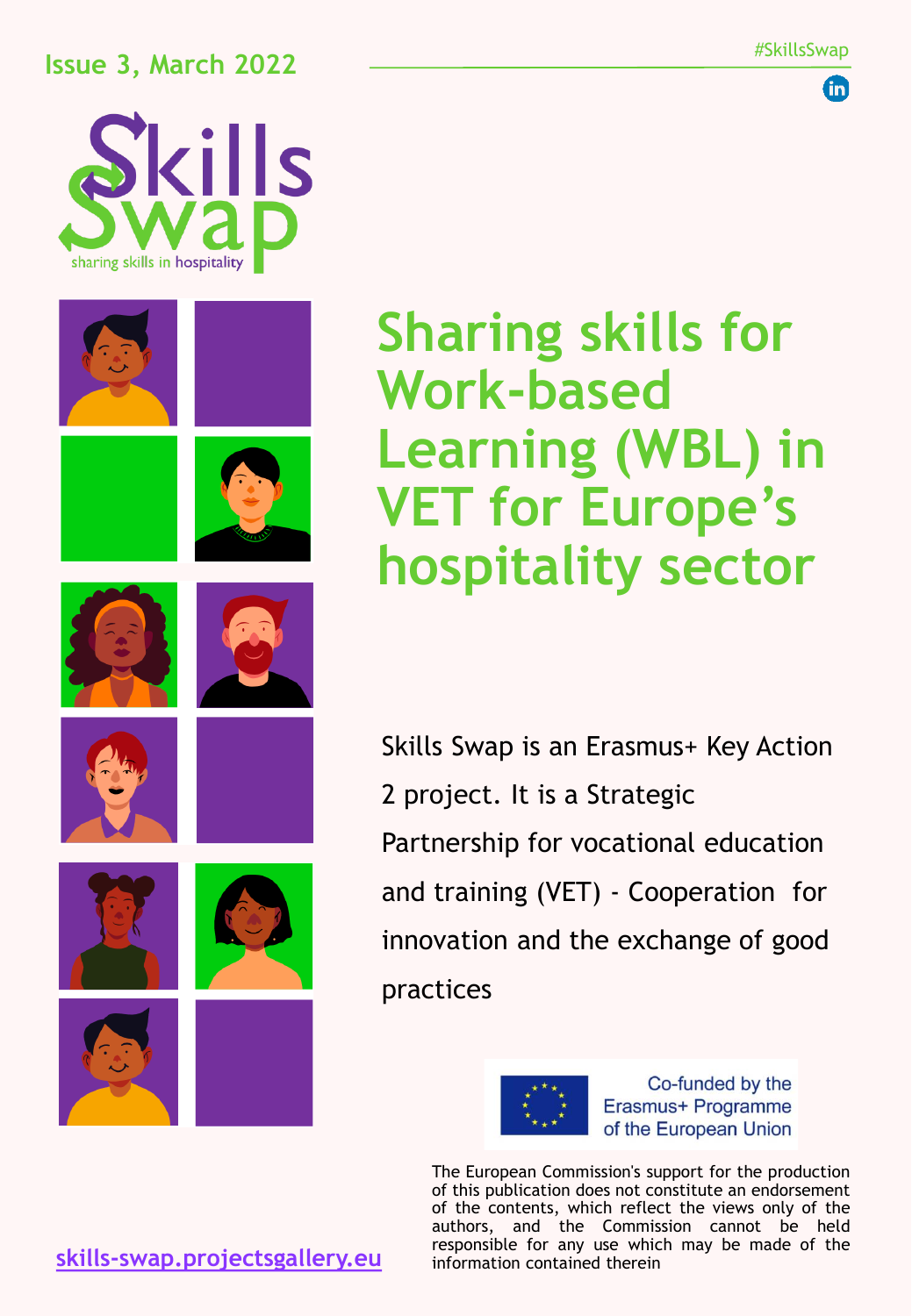



#### **PROJECT PROGRESS:**

Since our last publication on the progress of the project (September 2021) we have made great evolution in the development of the objectives, we have published the second outcome and we have advanced in the design of the third one.

The second outcome sets out the role and competences required for the Skills Swap coordinator. It is defined as a person from the VET field in charge of organising the exchanges between companies and employees.

Currently, we are developing the third output, an employer's resource handbook. This will be a handbook that will offer practical and easy-to-follow guidance to companies in the hospitality sector who would like to set up and try Skills Swaps, and covers a range of practical information on the concept and practice of Skills Swap, aimed at personnel managers, managers and owners.

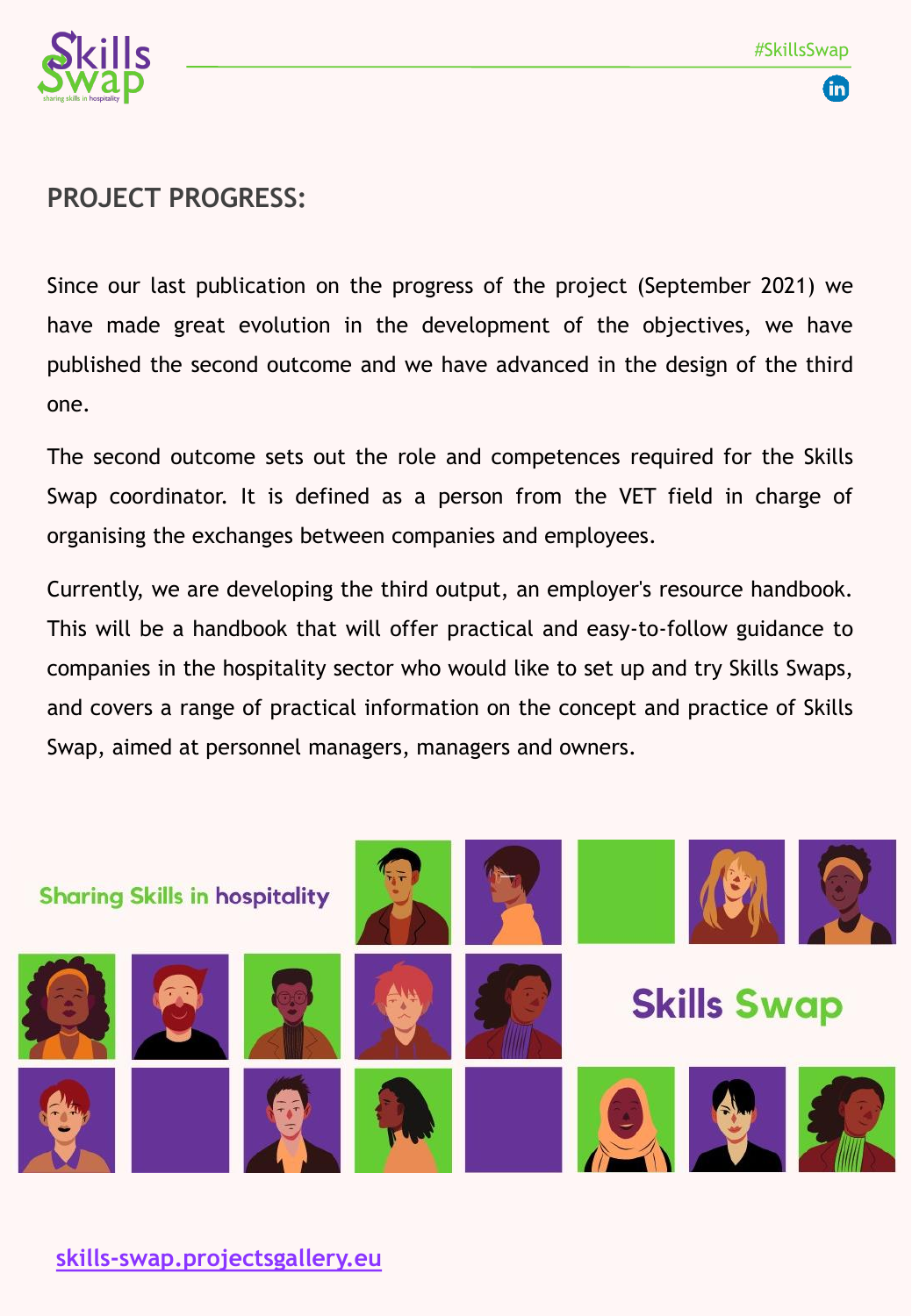GD



# **Role Specification and Competency Matrix for the Skills Swap VET- Coordinator**

The second IO publication, the Role Specification and Competency Matrix for the Skills Swap VET- Coordinator, has been led by Folkuniversitetet and guided by Rinova. The purpose of this Matrix is to examine and specify what VET trainers need to know and be able to do to set up, coordinate, monitor and review effective skills swaps with and between companies.

Specifically, this matrix addresses the following questions:

- What does a VET (Vocational Education and Training) practitioner need to be able to do when facilitating hospitality skills swaps amongst employers?
- What are the responsibilities and tasks that are involved?
- How do they ensure they have the confidence of both the employer and the employee to encourage retention and progression?
- What standards should they be using to structure their role?

It has been constructed from and informed by the data collected during an in-depth programme of consultation and research, which can be referenced in the IO1: Skills Swap: Methodological Framework.

The result is a complete role specification/competency matrix setting out a comprehensive and identifiable skills set (both practical and soft skills set), through which the skills, knowledge and competencies of the VET-coordinator are clearly defined. Although not a 'job' as such.

It is an occupation role that requires profiling if a professional approach is taken to coordinating effecting skills swaps, including aims, objectives, illustrative tasks and indicative scenarios, covering the range of areas involved.

Download here the [publication](https://skills-swap.projectsgallery.eu/wp-content/uploads/2021/11/Skills-Swap-IO2-Role-specification-and-competency-matrix_Final-3.pdf)

**[skills-swap.projectsgallery.eu](http://skills-swap.projectsgallery.eu/)**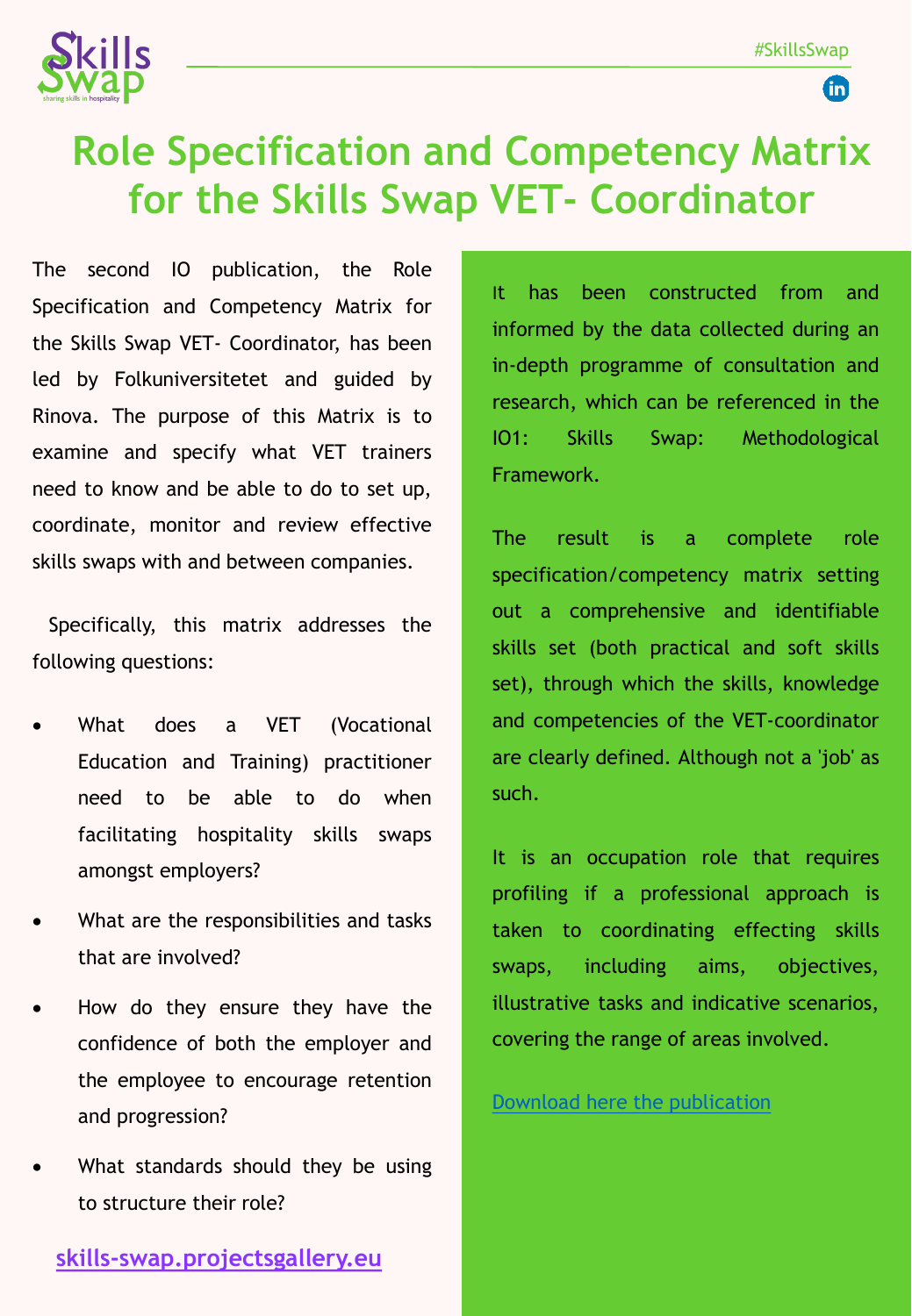**fin** 



#### **LAST MEETING AND NEXT STEPS**

Last 17<sup>th</sup> and 18<sup>th</sup> February, 2022 the project partners met in Cyprus. All project partners would like to thank EdiTC, education and information technology centre, for organising a hybrid meeting as not all partners were able to travel and attend the meeting in person.

It was a very productive meeting and we made substantial progress on the approach and design of different aspects of the project.

The next face-to-face meeting is scheduled for September, 2022 in London.



**[skills-swap.projectsgallery.eu](http://skills-swap.projectsgallery.eu/)**



The whole project team is working on the third result of the project led by the project coordinator, Rinova.

This is a publication, a handbook to guide the hospitality companies (owners and managers) who will be both the "host" and the "sender" of the Skills Swaps.

The aim is to provide guidance and training to offer practical information for staff, managers and owners on Skills Swap: what it is, what makes it different and how it can work in their establishment.

The final version is being worked on in English, with publication expected in May 2022,

For more information about the Project visit our [website](https://skills-swap.projectsgallery.eu/index.php/es/inicio/) and follow us on [LinkedIn.](https://www.linkedin.com/company/skills-swap/)